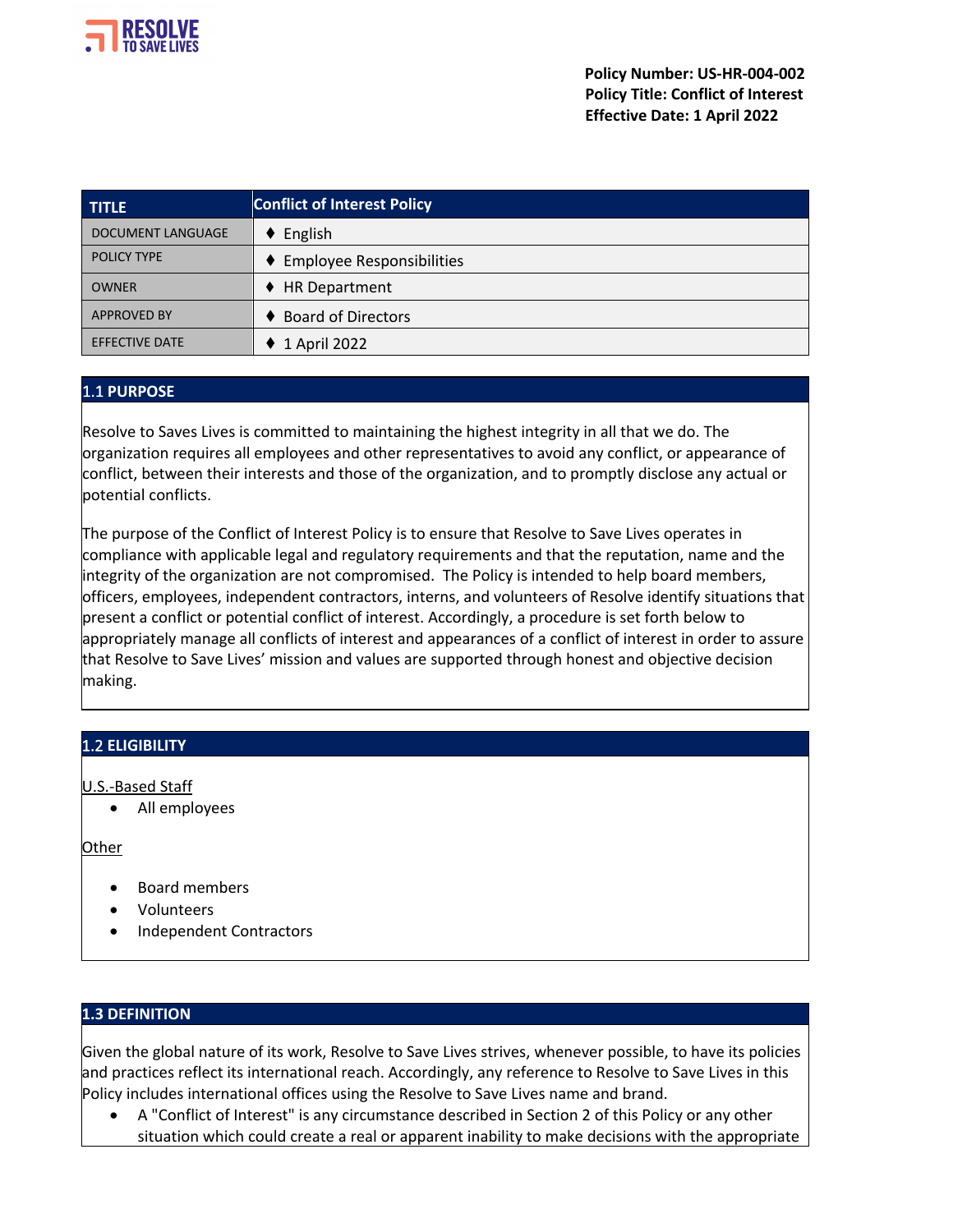

level of impartiality required for the situation.

- A "Person" is any person serving as an officer, a member of the Board of Directors, employee, independent contractor, intern, volunteer, or anyone else who is in a position of control over Resolve to Save Lives.
- An "Interested Person" is any person described in Section 1.2 who has a personal interest that conflicts with the interests of Resolve to Save Lives.
- A "Family Member" is a spouse, partner, parent, child or spouse of a child, brother, sister, or spouse of a brother or sister.
- "Material Financial Interest" in an entity is a financial interest of any kind, which, in view of all the circumstances, is substantial enough that it would, or reasonably could, affect an Interested Person's or Family Member's judgment with respect to transactions to which the entity is a party.
- A "Contract or Transaction" is any agreement or relationship involving the sale or purchase of goods or services, the providing or receipt of a loan or grant, the establishment of any other type of financial relationship, or the exercise of control over another organization. The making of a gift to Resolve to Save Lives is not a contract or transaction.
- A "Nominal or insignificant value" is less than \$100. For international offices, this value may be adjusted and shall be based on any values noted in other policies that delineate nominal or insignificant value.
- A "Meeting" includes, but is not limited to, board meetings, committee meetings, presentations, and external meetings with donors and other funding entities.
- "Independent" means free from any Conflict of Interest or, if not free from a Conflict of Interest, that any Conflict of Interest has been deemed by an authorized body or individual, such as the Chair of the Board of Directors[1] (in the case of a Board member) or the President & Chief Executive Officer ("CEO") of Resolve to Save Lives (in the case of an employee), reasonably unlikely to adversely affect the decision-making of a concerned individual.

[1] Any reference to the Chair of the Board includes comparable governing bodies at international offices using the Resolve to Save Lives name and brand.

# **1.4 POLICY**

Conflicts of interest. For the purposes of this Policy, the following circumstances shall be deemed to create a Conflict of Interest:

- A board member, officer, employee, independent contractor, volunteer, intern, or Family Member of any of the foregoing, is a party to a Contract, or involved in a Transaction with Resolve to Save Lives for goods or services. Example\*: An Employee has decision-making authority to sign contracts with an office equipment service provider and has a family member who works providing office equipment.
- A board member, officer, employee, independent contractor, volunteer, intern, or a Family Member of any of the foregoing, has a material financial interest in a transaction between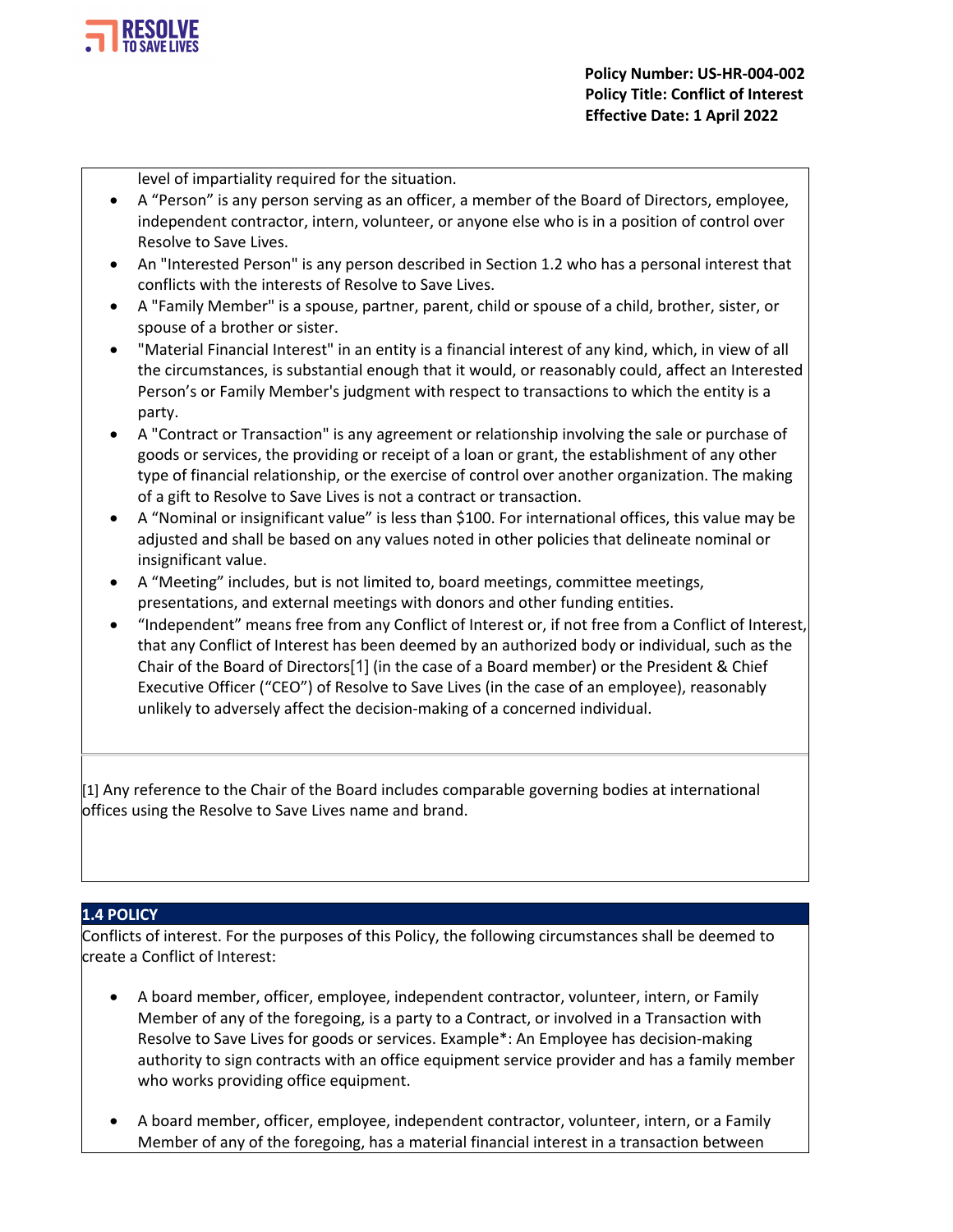

Resolve to Save Lives and an entity in which the director, officer, employee, independent contractor, volunteer, intern, or a Family Member of the foregoing, is a director, officer, agent, partner, associate, employee, independent contractor, trustee, personal representative, receiver, guardian, custodian, or other legal representative. Example\*: A member of the Board of Directors receives fees and provides advice to a nonprofit organization that is in negotiations to form a joint venture with Resolve to Save Lives.

- A board member, officer, employee, independent contractor, volunteer, intern, or a Family Member of any of the foregoing, holds office, serves on the Board of Directors, or participates in the management of an organization or entity within the same field as Resolve to Save Lives. Example\*: The Vice-President of a Resolve to Save Lives' Program is also the President of a separate public health nonprofit organization, whose focus is non-communicable diseases.
- Other situations may create the appearance of a conflict or present a duality of interests in connection with a Person who has influence over the activities or finances of Resolve to Save Lives. All such circumstances should be disclosed to the President & CEO of Resolve to Save Lives or the Chair of the Board of Directors, as appropriate, and a decision made as to what course of action the organization or Persons should take so that the best interests of Resolve to Save Lives are not compromised by the personal interests of stakeholders in Resolve to Save Lives. Example\*: An Independent contractor holds a position as a Chief Financial Officer with a medical device company that may influence the strategic goals of Resolve to Save Lives.
- Gifts, Gratuities and Entertainment: Accepting gifts, entertainment or other favors from individuals or entities, while at times a sign of goodwill and partnership, can also result in a conflict or duality of interest when the party providing the gift/entertainment/favor does so under circumstances where it might be inferred that such action was intended to influence or possibly would influence the Interested Person in the performance of his or her duties. This does not preclude the acceptance of items of nominal, or insignificant value or entertainment of nominal or insignificant value, which are not related to any particular transaction or activity of Resolve to Save Lives, so long as they are compliant with all other Resolve to Save Lives policies. Example\*: An employee receives free travel, lodging, and entertainment from a company representative who has been in negotiations with Resolve to Save Lives about implementing new accounting software.
- Industry related conflicts: Given the global public health nature of Resolve to Save Lives' work, the organization strives to maintain its values and mission in all transactions and relationships. Any Person with a Material Financial Interest or other association with a corporation, organization, or industry which is incompatible with the mission of Resolve to Save Lives, shall be deemed to have a conflict of interest. For further information on our values and mission, please see Resolve to Save Lives' Ethical Conduct Policy. Example\*: A board member holds shares in tobacco company stock.

*\*These are a few examples of many possible situations of conflicts of interest. The presence of a conflict may not necessarily have an impact on the individual's relationship /employment with Resolve to Save Lives but should still be disclosed*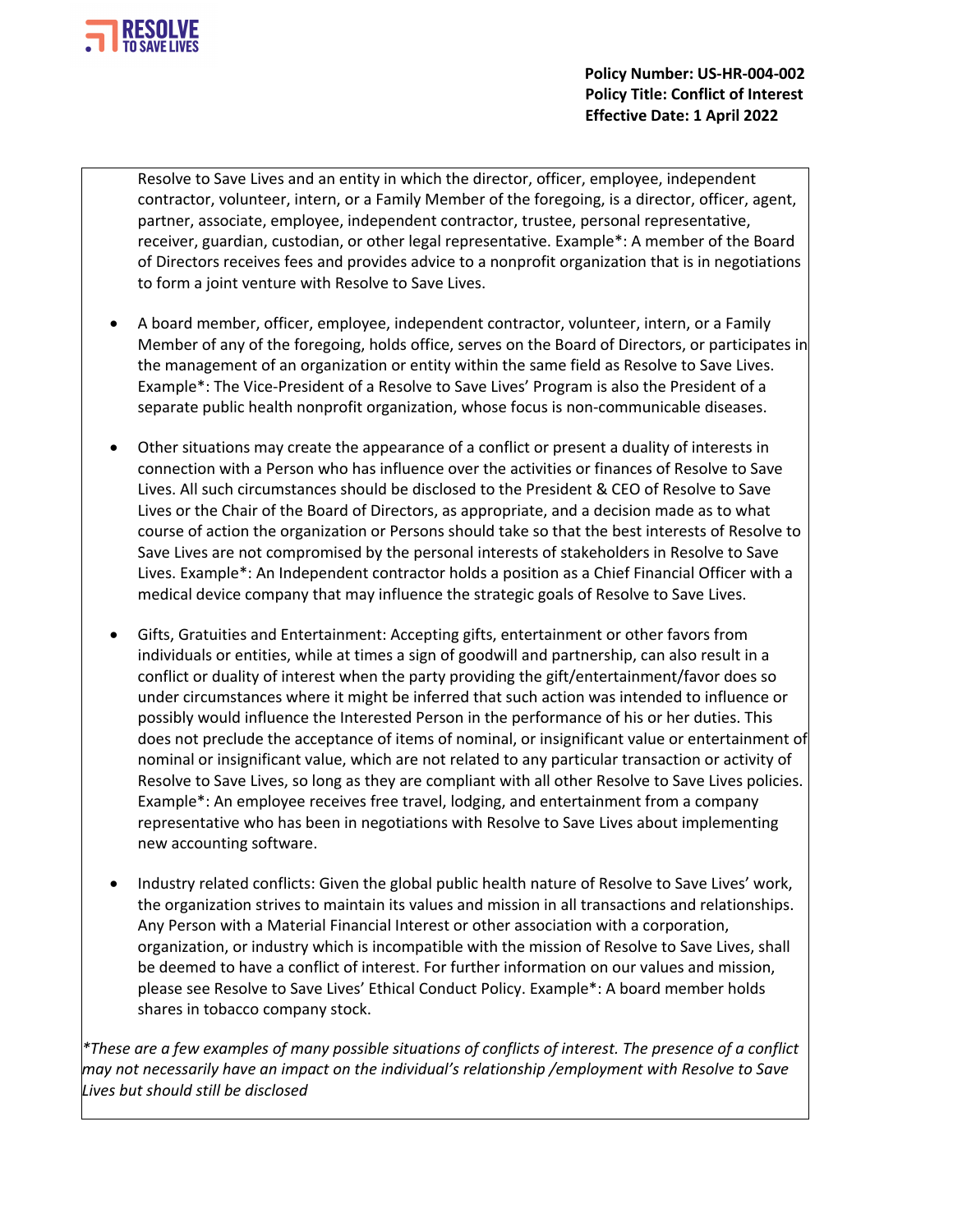

Government debarment lists:

- In addition to conflicts of interest, board members, officers, employees, independent contractors, interns, and volunteers must not be on any government debarment lists or otherwise be prohibited from engaging in transactions with the United States federal government.
- The Conflict of Interest Disclosure Form shall contain a section for individuals to certify their compliance with this section of the Policy.

#### 1.5 PROCEDURE

#### **1. Form completion**

- Upon initially joining the organization and at least once every five years thereafter, all board members, officers, employees, interns, and volunteers are required to complete the Conflict of Interest Disclosure Form ("Long Form") identifying any relationships, positions or circumstances in which she or he is involved that she or he believes could contribute to a Conflict of Interest. Such relationships, positions or circumstances might include service as a director of or independent contractor to another nonprofit organization, or ownership of a business that might provide goods or services to Resolve to Save Lives. Any such information regarding the business interests of a board member, officer, employee, independent contractor, volunteer, or a Family Member thereof, shall be treated as confidential and shall generally be made available only to the President and CEO of Resolve to Save Lives, Vice President, Legal, and delegated members of the Office of the President, or the Chair of the Board of Directors, as appropriate, and any committee appointed to address Conflicts of Interest, except to the extent additional disclosure is necessary in connection with the implementation of this Policy. Independent contractors shall complete the Long Form at least annually.
- After the Long Form is signed, all board members, officers, employees, interns, and volunteers are required to complete the Conflict of Interest Change Report ("Short Form") on an annual basis. In years where the Long Form is signed the Short Form does not need to be completed and vice-versa.
- If a Conflict of Interest becomes apparent during the year, the Interested Person must inform the President and CEO of Resolve to Save Lives or the Vice President, Legal, or the Executive Committee of the Board of Directors, as appropriate.

#### **2. Submission and review of the conflict of interest form**

• Members of the Board of Directors and the President and CEO - the Conflict of Interest Disclosure Form is submitted to the Office of the President of Resolve to Save Lives and disclosed to the Chair of the Board of Directors. If a board member does not give consent to disclosure, the President & CEO will not disclose the information without the Board Member's prior approval, although this may result in the Person not being able to participate on the Board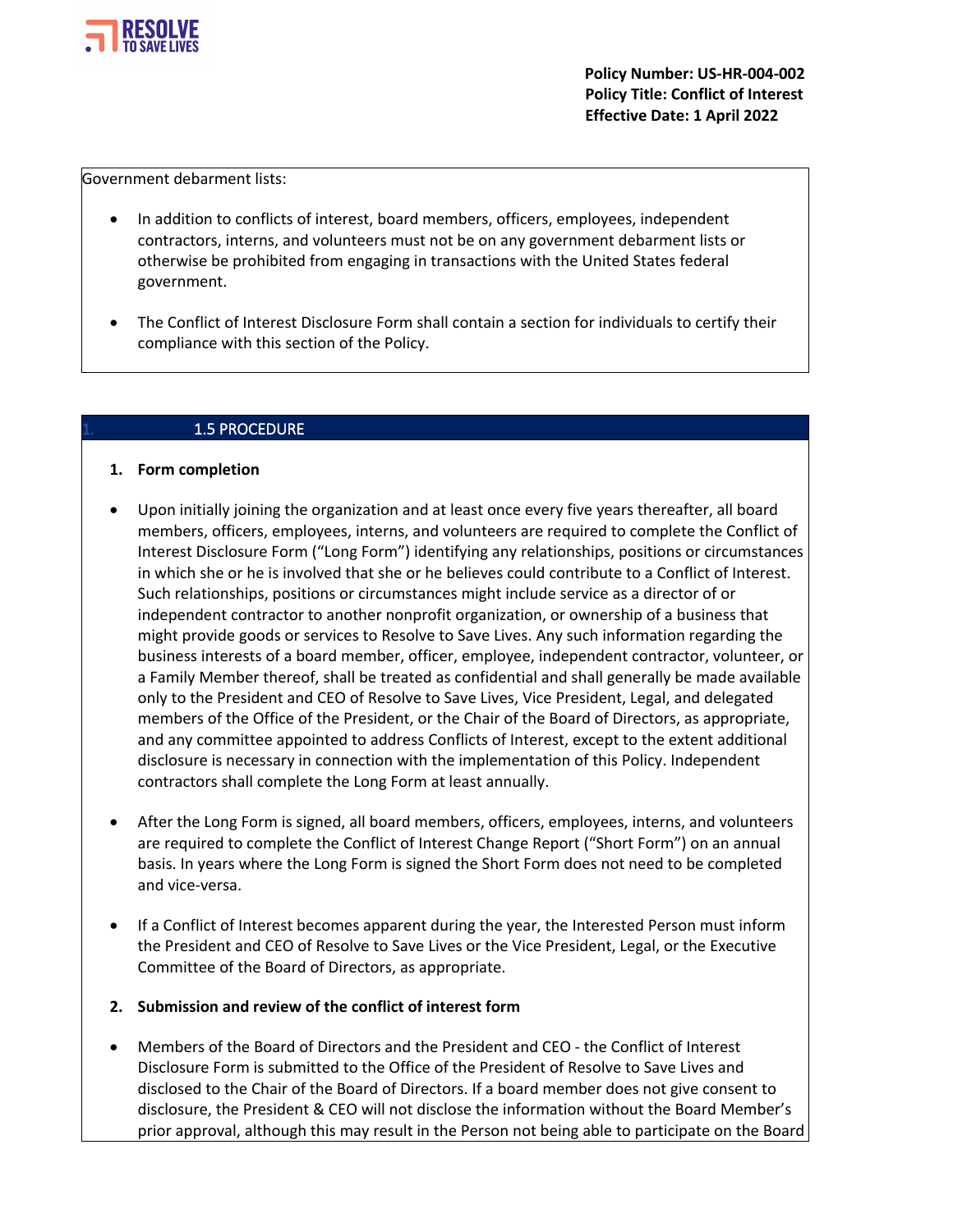

or attend certain meetings.

• Employees, Independent Contractors, Interns, and Volunteers - the Conflict of Interest Form will be submitted to the Department of Human Resources upon joining Resolve to Save Lives and to the Legal Department on subsequent submissions and disclosed to the Office of the President. The Vice President, Legal and other delegated members of the Office of the President may advise the President & CEO in determining what course of action to take with regards to a conflict of interest. Notwithstanding, the ultimate decision-making authority will lay in the President & CEO.

# **3. Conflict of interest apparent**

- Prior to any action taken on a Contract or Transaction involving a Conflict of Interest, the Interested Person who is in attendance at a Meeting shall disclose all facts material to the Conflict of Interest. Such disclosure shall be reflected in the minutes of the Meeting. If any Meeting attendee is aware that any other Person has a Conflict of Interest, relevant facts should be disclosed by the Meeting attendee or by the Interested Person him/herself if invited to the Meeting as a guest for purposes of disclosure.
- An Interested Person who plans not to attend a Meeting at which she or he has reason to believe that the Meeting attendees will act on a matter in which she or he has a Conflict of Interest, shall disclose to the chair of the Meeting all facts material to the Conflict of Interest. The chair shall report the disclosure at the Meeting and the disclosure shall be reflected in the minutes of the Meeting.
- An Interested Person shall not participate in or be permitted to hear the discussion of the Meeting on the matter except to disclose material facts and to respond to questions. The Interested Person shall not attempt to exert his or her personal influence with respect to the matter, either at or outside the Meeting.
- A Person who has a Conflict of Interest with respect to a Contract or Transaction that will be voted on at a Meeting shall not be counted in determining the presence of a quorum for purposes of the vote.
- An Interested Person may not vote on a Contract or Transaction and shall not be present in the meeting room when the vote is taken, unless the vote is by secret ballot. This Interested Person's ineligibility to vote shall be reflected in the minutes of the Meeting.

# **4. Recusal and failure to disclose**

- When a conflict of interest is disclosed on the Long Form, the President and CEO of Resolve to Save Lives, in consultation with the Vice President, Legal, or the Chair of the Board of Directors, shall determine if the Interested Person shall be allowed to participate in a decision making or other capacity related to the disclosed conflict.
- Failure to disclose a potential conflict of interest may be subject to disciplinary action up to, and including, termination of employment or removal from the Board of Directors.